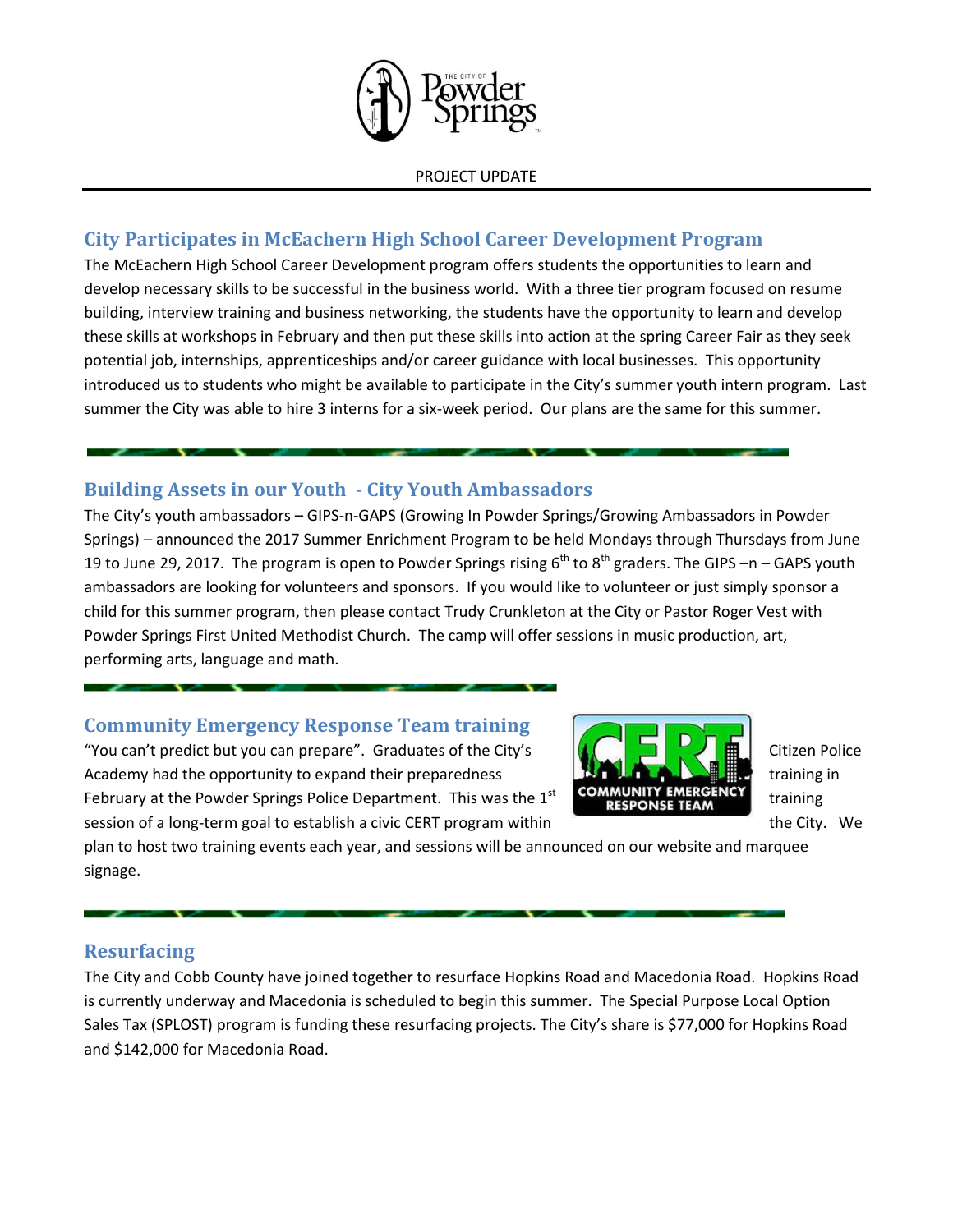



**Recreation**

**Linear Park continues development** Construction continues at the Silver Comet Trail Linear Park adjacent to Richard D. Sailors Parkway. The special needs playground addition is underway and is substantially complete. We will have a ribbon cutting on May 17 at the playground to open the park for use. The Council recently approved a contract to begin construction on a covered basketball court and additional parking. That work is expected to begin by June and completed by the fall.

#### **Floodplain properties**

The City applied for grant assistance to purchase a couple of properties that have been flooded several times in order to remove the structures from the floodplain in order to protect public safety. We also applied for funding assistance to install some passive uses on properties the City purchased in 2005 and 2009. The applications proposed a sand volley ball court, a disk golf area, tetherball and picnic tables and benches. We expect a decision on those applications before the end of summer.

#### **Public Works projects**

The SPLOST sidewalk projects on Lindley Circle, Louise Street and Parks Drive have been completed and minor punch list items are being addressed. The sewer repair and resurfacing on Lindley has been completed. Within the next six months, Georgia Power will begin the LED roadway lighting conversion in Powder Springs. The Lighting Services division plans to convert high-pressure sodium roadway lights to LED over the next four years.

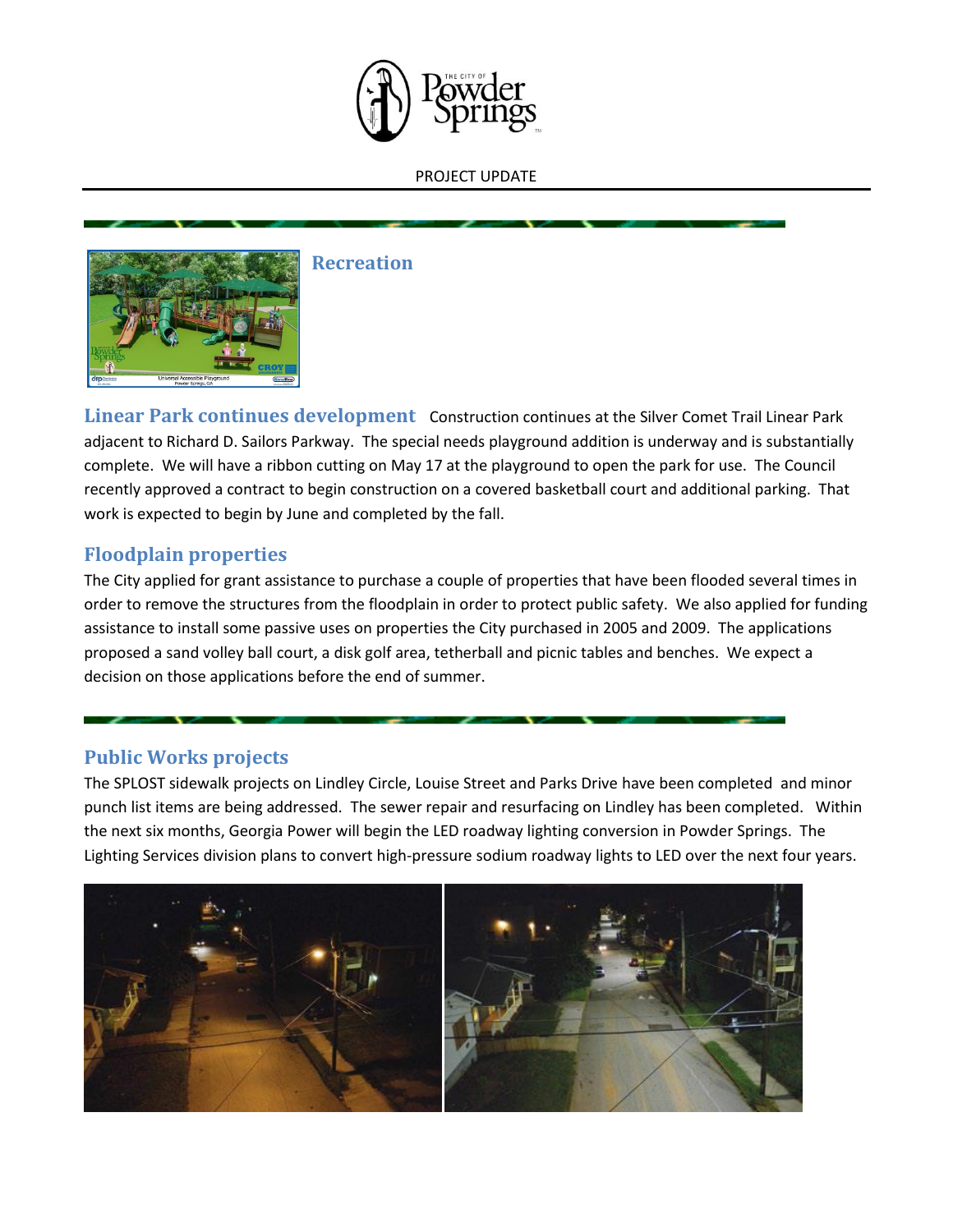

#### **Public Arts Initiative**

For those of you who don't know, the City partnered with the South Cobb Arts Alliance to open an art Gallery in our council chambers building. This new Gallery features rotating exhibits from local artists and this month begins a quarterly showing of art work from McEachern High School Students. The gallery is open every day during business hours and we encourage you to visit. For those of you who walk or bike the Wildhorse Trail, you've had an opportunity to enjoy art work from our local middle school teacher and a few of his students who have provided a fun and visual experience along the entire length of the trail with paintings of wildlife.

#### **Springs Fest**

The Powder Springs Business Group hosted a successful springs fest this past weekend on the town square to showcase local businesses and promote the Buy Local Live Local campaign. They had a great turnout and we could not have asked for better weather. The PSBG has been organized for less than one yea and they did a great job with this community event.

#### **Run for Food**

Our 3<sup>rd</sup> annual Run for Food was another success. This event his hosted by our police department to raise money for MUST ministries. We met our goal of 100 participants to help during the summer when school is not in session our local children who are on free or reduced lunches. The City also helped Sweetwater Mission in its annual Spring Chicken Run Race Against Hunger last month on the Lucille Trail. It is part of the City's tourism partnership event.

## **Performing Arts**

Another element of our tourism program are the performances at our theater. We showcased the theater with a city hosted comedy show late last year, and we will host a musical performance series this year beginning June 17. The theater provided a venue to a performance in April called WHERE IT ALL GOES DOWN. This was an inspirational stage play focusing on women in the workplace and their dealings with everyday life; seen and unseen. Powder Springs Elementary produced A LION KING in March and the Ford Board of Directors has been developing a marketing plan to attract regular performances.